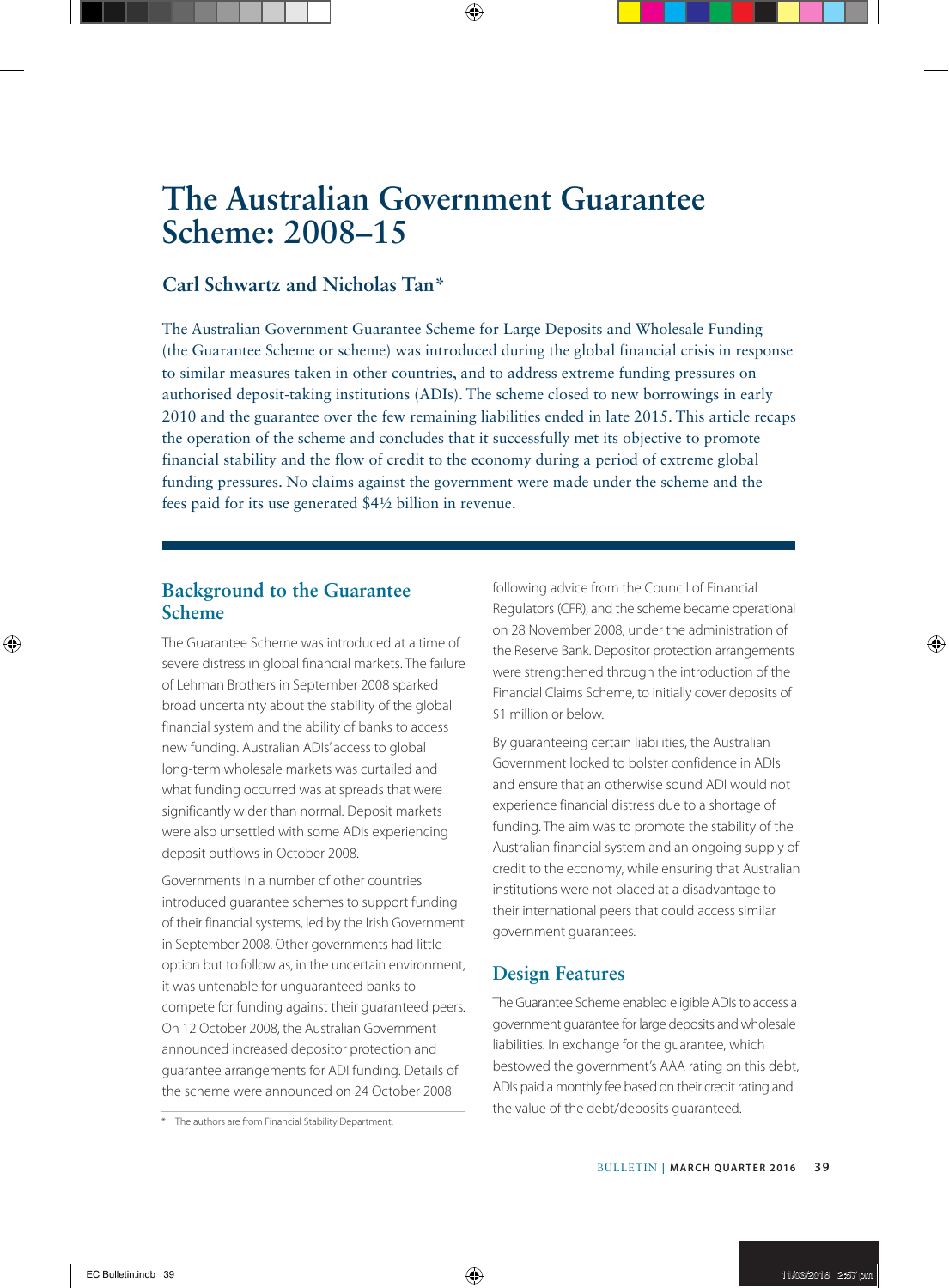#### THE AUSTRALIAN GOVERNMENT GUARANTEE SCHEME: 2008–15

The scheme shared many features with wholesale debt guarantee arrangements announced in other countries although, on balance, it was more flexible and generally at the more supportive end of the international range (Schwartz 2010). This was by design: the emphasis was on supporting financial stability by seeking to deliver arrangements that decisively addressed potential investor concerns without the need for subsequent further interventions. Specifically:

- **• Size of the scheme:** the government did not limit the total value of liabilities covered, in contrast to most other schemes. Countries that imposed limits tended to apportion them based on the outstanding debts of an institution or some proportion of their size (BIS 2009).
- **• Term of the guaranteed debt:** the Australian scheme covered issuance at different maturities up to a maximum of five years (less for foreign bank branches).1 ADIs could issue debt up to this maximum at any point while the scheme remained open to new issuance. In comparison,

many other schemes nominated a maximum maturity date – often three years – beyond which debt would not be guaranteed. It was later extended in some cases.

- **• Closure date:** no closure date was announced when the scheme was introduced, rather it was declared open 'until conditions normalise'. Most other governments set a closure date when announcing their schemes, with many subsequently extending these dates.
- **Fees:** for highly rated borrowers (AA- and above), the fee charged under the Australian scheme was ultimately relatively low compared with those in other countries.<sup>2</sup> The difference in fees between highly rated and lower-rated borrowers in Australia was, in contrast, high by international comparison (Table 1).<sup>3</sup> Monthly fees were charged on the balance of outstanding guaranteed liabilities, which was in contrast to many other countries where fees were charged up front for the life of the security/scheme and were non-refundable.

#### **Table 1: Government Long-term Wholesale Debt Guarantee Pricing(a)** Basis points per annum

| Country                       | Minimum fee        | <b>Maximum</b> fee | Range |
|-------------------------------|--------------------|--------------------|-------|
|                               | AA-rated or better |                    |       |
| Australia                     | 70                 | 150                | 80    |
| Netherlands                   | 73                 | 113                | 40    |
| Sweden                        | 74                 | 95                 | 21    |
| Spain                         | 87                 | 105                | 18    |
| New Zealand <sup>(b)</sup>    | 90                 | 200                | 110   |
| Denmark                       | 95                 | 95                 | 0     |
| United Kingdom <sup>(c)</sup> | 99                 | 125                | 26    |
| South Korea                   | 100                | 100                | 0     |
| Canada                        | 110                | 135                | 25    |
| <b>United States</b>          | 125                | 125                | 0     |

(a) Final fee schedule

(b) NZ\$ fee (subtract 20 basis points for foreign currency fee)

(c) RBA estimates based on credit default swap premiums

Sources: BIS; Bloomberg; RBA; Treasury departments, central banks, debt management offices and guarantee administrators

1 Foreign branches were treated differently because, unlike foreign bank subsidiaries, they are not separate legal entities with their own regulatory capital held in Australia. Initially they were given a fixed maturity limit of 31 December 2009, subsequently changed to a rolling 15-month maturity limit.

3 See Schwartz (2010).

<sup>2</sup> The level of fees was comparable to the initial fee under the US guarantee arrangements, but the US authorities subsequently raised the fee.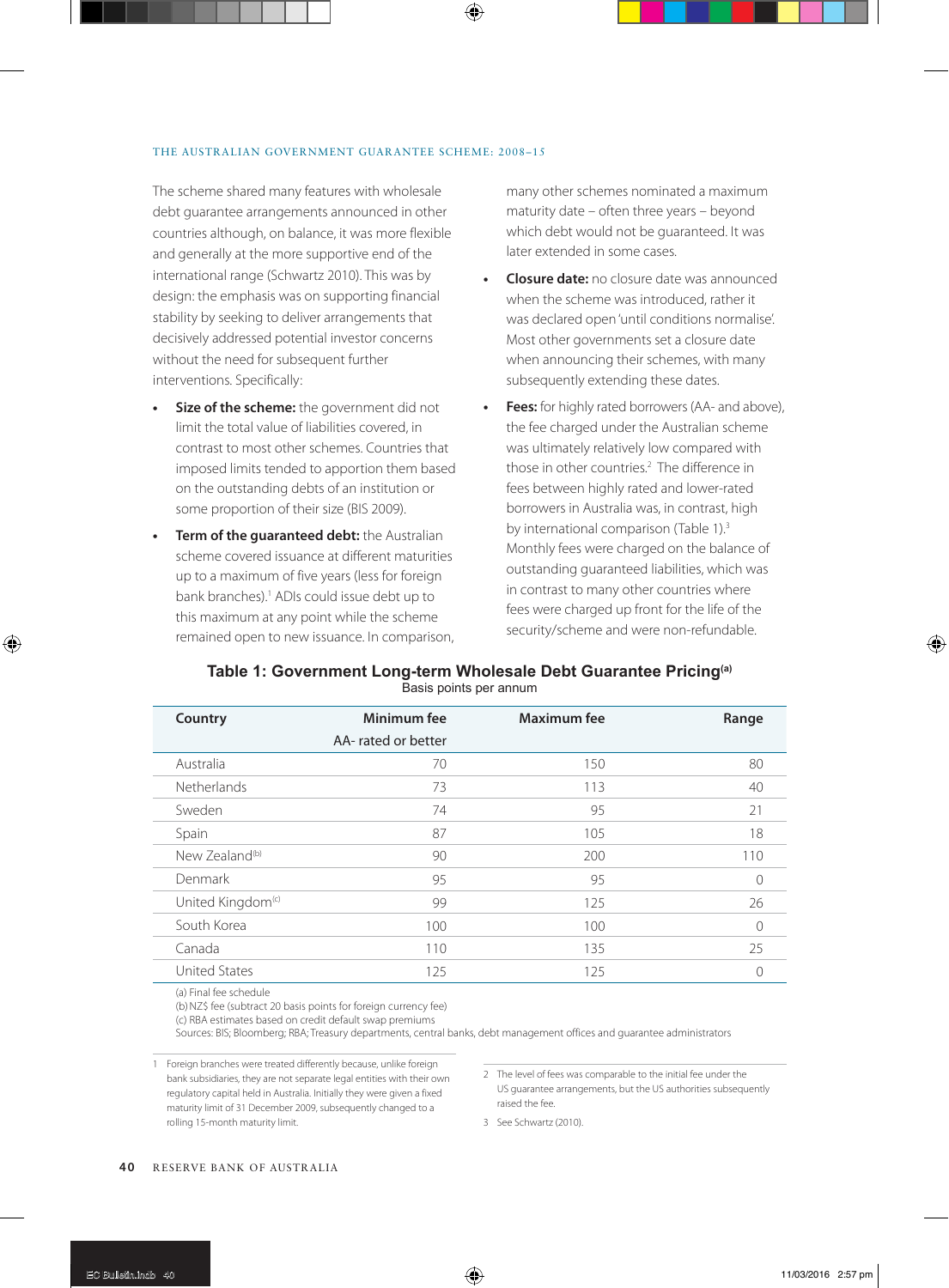## **Use of the Guarantee Scheme**

#### **Late 2008 to early 2010: Scheme open to new liabilities**

The Guarantee Scheme had immediate impact. After a short period of virtually no long-term debt issuance, ADIs issued large volumes of guaranteed debt as soon as the scheme became operational in late 2008. In the three months before its introduction, ADIs issued bonds worth \$2 billion, while in the first three months of the scheme they issued \$73 billion of bonds (\$70 billion of which was guaranteed) (Graph 1). This initial period, when risk aversion among investors was highest, marked the peak use of the scheme. Thereafter, the guaranteed bonds' share of total bond issuance fell from 100 per cent in late 2008 to around 30 per cent in late 2009, with the fee structure providing an incentive for ADIs to return to unguaranteed forms of funding as markets normalised. Initially, ADIs used the scheme to issue at slightly longer maturities than for unguaranteed liabilities (Graph 2).

At its largest, the scheme covered \$170 billion of liabilities, equivalent to 7½ per cent of total ADI liabilities. The scheme was mainly used for new long-term wholesale liabilities (Graph 3) as ADIs sought to lengthen the maturity structure of their liabilities. The guarantee of large deposits and short-term wholesale debt was less prevalent, though the availability of the guarantee for the range of instruments offered funding flexibility for ADIs with different funding compositions. For example, smaller institutions generally have a higher share of deposit funding. Indeed, non-major ADIs accounted for a relatively large share of guaranteed large deposits in the early months of the scheme. Non-major ADIs, including foreign-owned subsidiaries and branches, accounted for a large share of short-term debt issuance over the life of the scheme, partly reflecting the fact that foreign-owned bank branches were not permitted to issue guaranteed debt with a tenor greater than 15 months.



**Graph 2 Tenor of ADI Bonds** 





Source: Government Guarantee Administrator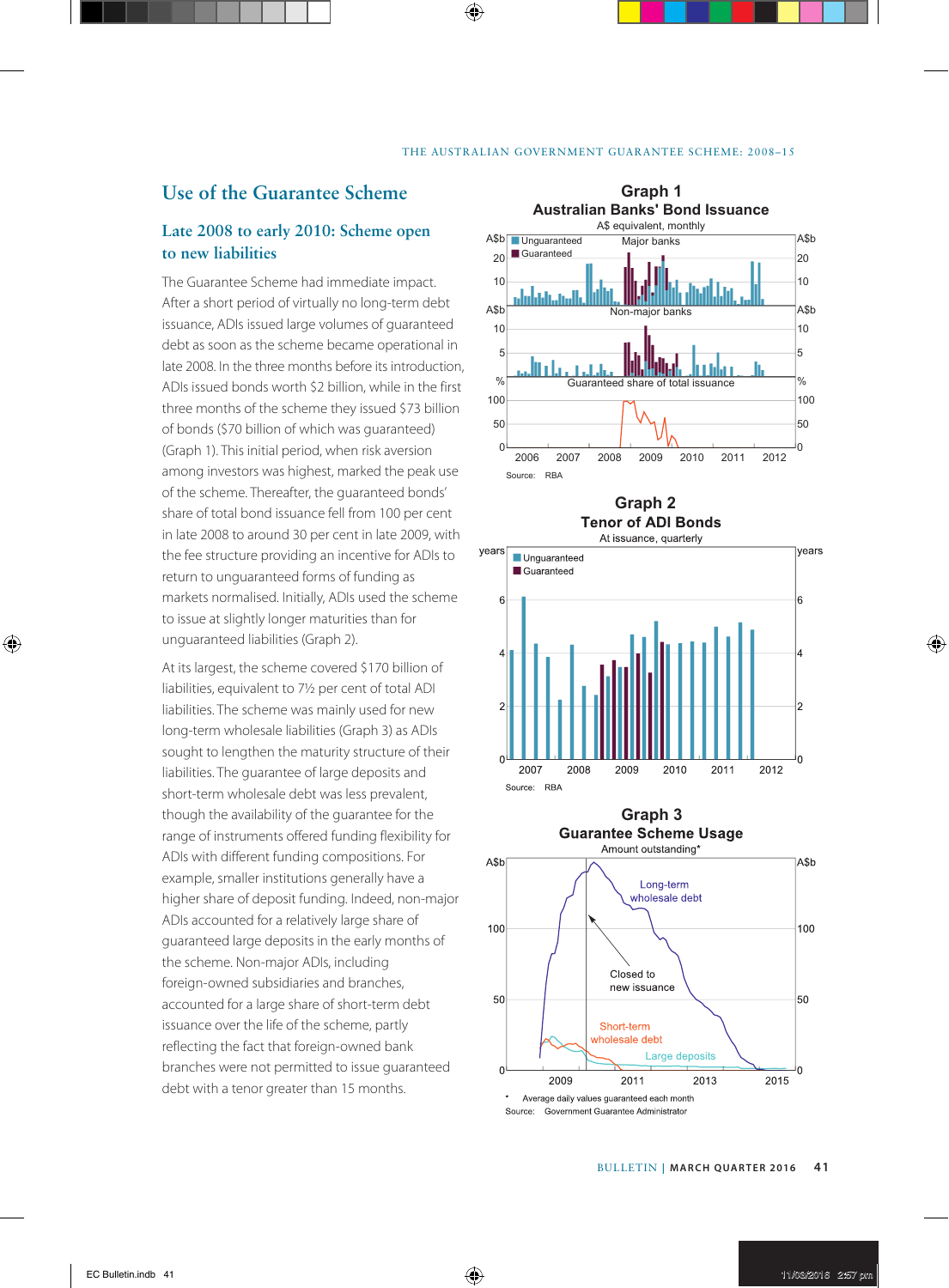#### THE AUSTRALIAN GOVERNMENT GUARANTEE SCHEME: 2008–15

The main users of the scheme in absolute terms were the four major Australian banks, though issuance as a share of liabilities was higher among non-major Australian banks (Table 2). This was driven by the behaviour of some of the larger non-major Australian banks, where guaranteed long-term bond issuance accounted for over 10 per cent of their liabilities. Prior to the crisis, non-major banks had issued comparatively small amounts of bonds, making greater use of residential mortgage-backed securities markets. However, with the adverse events of the crisis and consequent investor aversion to securitisation markets, these banks issued large amounts of guaranteed bonds in late 2008 and into 2009.

The government closed the scheme to new issuance from the end of March 2010, following advice from the CFR that funding conditions had 'normalised'. The CFR had noted that the scheme was no longer primarily being used to address problems of market access and that similar schemes in many other countries had closed or were soon to close. By the time the scheme closed to new issuance, Australian banks had significantly shifted their funding practices to structures considered more stable, boosting deposit and long-term funding while reducing use of short-term wholesale funding.4 Such moves were consistent with international efforts to strengthen financial system resilience by regulators and institutions in the wake of the global financial crisis.<sup>5</sup>

## **Early 2010 to late 2015: Movements in existing guaranteed liabilities**

Following the closure of the Guarantee Scheme to new issuance, the stock of guaranteed bonds began to fall around mid 2010 as previously issued guaranteed bonds matured.6 By the start of 2011, changes in the stock of total guaranteed debt were

almost wholly determined by changes in guaranteed long-term debt, as the amounts of short-term debt and large deposits guaranteed were much smaller and had already fallen from their peaks. In addition to the downward effect of maturities on the outstanding stock, institutions began buying back their government-guaranteed debt as market conditions improved (Graph 4).7 Around the start of 2011, the all-in cost of guaranteed debt – including the government fee – had become more expensive than issuing new unguaranteed debt (Graph 5). As the maturity profile of the guaranteed debt shortened, it became increasingly attractive for the major ADIs to buy back guaranteed bonds with between 12 and 18 months remaining to maturity.

Major ADIs accounted for just over half of total buybacks in absolute terms, but non-major ADIs bought back considerably more guaranteed debt as a share of guaranteed debt issued. Non-major ADIs bought back around \$25 billion of guaranteed debt, or just over 50 per cent of their guaranteed issuance, while major banks bought back \$33 billion, equal to about 33 per cent of their issuance. This ability to buy back guaranteed debt allowed for a faster return to standalone market-based funding and reduction in government contingent liabilities than would otherwise have been the case.

The bulk of buyback activity for guaranteed debt occurred between late 2012 and mid 2013. After that, changes in the stock of guaranteed debt were largely driven by the maturity of long-term wholesale debt. The final guaranteed bond matured in early 2015, though the guarantee extended until 24 October 2015 over the residual value of at-call large deposits – around \$1.4 billion. The continuation of the guarantee seven months beyond the length at which the final guaranteed bond matured reflected a decision made in its initial design to allow time in the event that investors needed to make a claim after maturity.<sup>8</sup>

<sup>4</sup> For further discussion of this change, see Deans and Stewart (2012).

<sup>5</sup> For further discussion of improvements to ADIs' liquidity management, see RBA (2015).

<sup>6</sup> The value of the stock of outstanding guaranteed bonds also fell with the appreciation of the Australian dollar, given that many bonds had been issued in foreign currencies (mostly US dollars).

<sup>7</sup> Though the first buyback of guaranteed debt occurred early in mid 2009, buyback activity was not prominent until 2011.

<sup>8</sup> For further discussion, see RBA (2013).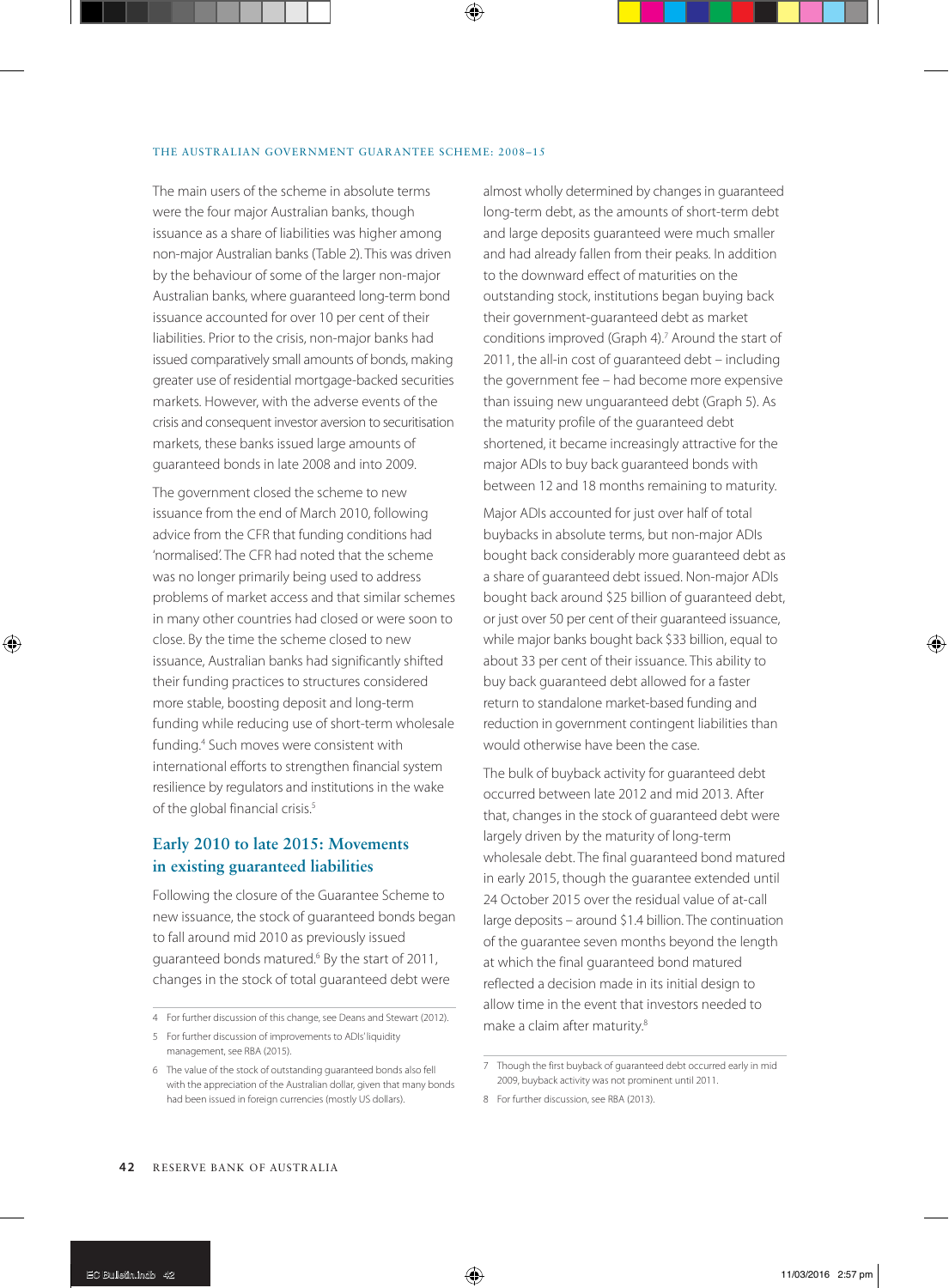|                  | <b>Outstanding long-</b><br>term bond issuance | Share of total<br><b>liabilities</b> | Memo item:<br><b>Guaranteed wholesale</b><br>liabilities as a share of<br>wholesale liabilities |  |  |
|------------------|------------------------------------------------|--------------------------------------|-------------------------------------------------------------------------------------------------|--|--|
|                  | A\$ billion                                    | Per cent                             | Per cent                                                                                        |  |  |
| Major banks      | 94.9                                           | 4.1                                  | 14.2                                                                                            |  |  |
| Non-major banks  | 45.2                                           | 8.3                                  | 18.1                                                                                            |  |  |
| Australian-owned | 32.1                                           | 11.7                                 | 42.2                                                                                            |  |  |
| Foreign-owned    | 13.1                                           | 4.8                                  | 10.3                                                                                            |  |  |
| Total            | 140.1                                          | 4.9                                  | 15.5                                                                                            |  |  |
|                  |                                                |                                      |                                                                                                 |  |  |

#### **Table 2: Bank-issued Government-Guaranteed Debt** March 2010

Sources: Government Guarantee Administrator; RBA



# **Graph 5**<br>Major Bank Bonds



There are strong grounds to conclude that the Guarantee Scheme was successful. It achieved its objective of helping to stabilise the financial system and promote the flow of credit to the economy, while ensuring that Australian institutions were not placed at a disadvantage to their international peers that could access similar government guarantees. While there were many factors supporting the resilience of the Australian economy and financial system during this period relative to those in other countries, the heavy use of the scheme shows that it played an important role in bolstering funding for the financial sector, thereby supporting credit provision to the economy (Graph 6).<sup>9</sup> In doing so the Guarantee Scheme incurred no losses, suggesting that the settings were appropriate for the circumstances. For the support provided to ADIs, the scheme earned the government fees of \$4½ billion.

The scheme's intervention in markets was relatively contained to the period where it was required. It was introduced soon after international conditions and the actions of international authorities necessitated it, and it was closed to new issuance when other international schemes had started to close and market conditions were judged to have

9 See Davis (2011) for a study of Australia's financial system during the crisis.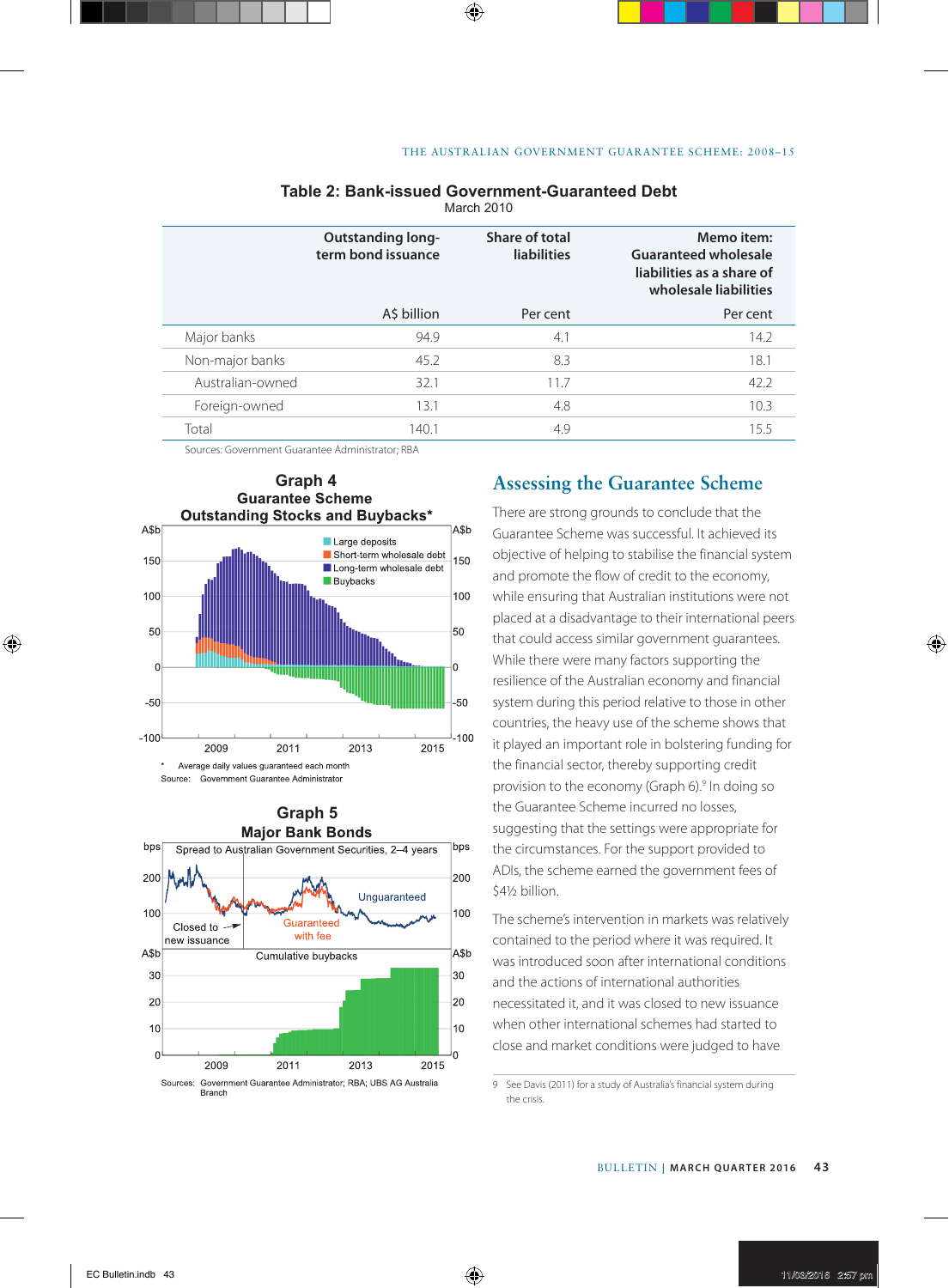



normalised. The judgement-based closure of the scheme, as opposed to using a pre-announced closure date (as in a number of other countries), avoided potential market uncertainty over whether arrangements would be extended in the lead-up to the pre-announced closure dates; in contrast, there were multiple extensions of arrangements in a number of other countries.

The pricing structure and fee payment arrangements also supported the 'natural exit' of the guarantee arrangements when market conditions normalised. In addition to the pricing incentive on new issuance, the pricing structure and fee payment arrangements encouraged and facilitated ADIs buying back guaranteed debt, thereby hastening the reduction in the stock of government-guaranteed debt and the government's contingent liability. The buyback feature of the scheme appears unique among countries with a guarantee. The monthly fee payment, as opposed to an upfront fee, also had the benefit of not draining additional funds from ADIs at a time when pressures on their liquidity were most acute.

A number of features of the scheme compared favourably with other schemes internationally in being relatively supportive of financial stability at the margin. For example, the relatively long maximum maturities allowed ADIs more flexibility to lengthen maturities (Graph 7) and avoid bunching of refinancing risk. The lower fee structure overall was relatively supportive of ADI funding and therefore credit provision.

Source: Levy and Schich (2010)

In doing so, the scheme generated a level of contingent liabilities for the government which, on a number of metrics, was large by the standards of international schemes (Table 3). It is important to note, though, that the size of contingent guarantees over banking system bonds is only a partial indication of governments' exposure to banking systems. Governments in other countries incurred liabilities from various other channels, including direct liabilities from asset purchases and capital injections that sometimes generated losses.

The size of the scheme relative to those in other countries partly reflects some important structural and cyclical differences. The funding structure of Australian banks has a higher weight on wholesale funds than many other banking systems. When the scheme was enacted there was only modest government support for alternative funding sources such as residential mortgage-backed securities markets and covered bonds were not available. Also, credit growth in Australia remained relatively resilient compared with that in other countries. Australia is reported to be one of only a handful of countries where banking institutions recorded net issuance of bonds between October 2008 and May 2010: over the life of the scheme, ADIs issued around 50 per cent more by value of guaranteed bonds than expired from unguaranteed bonds.10

<sup>10</sup> As reported in Levy and Schich (2010). The other countries were Austria and Denmark.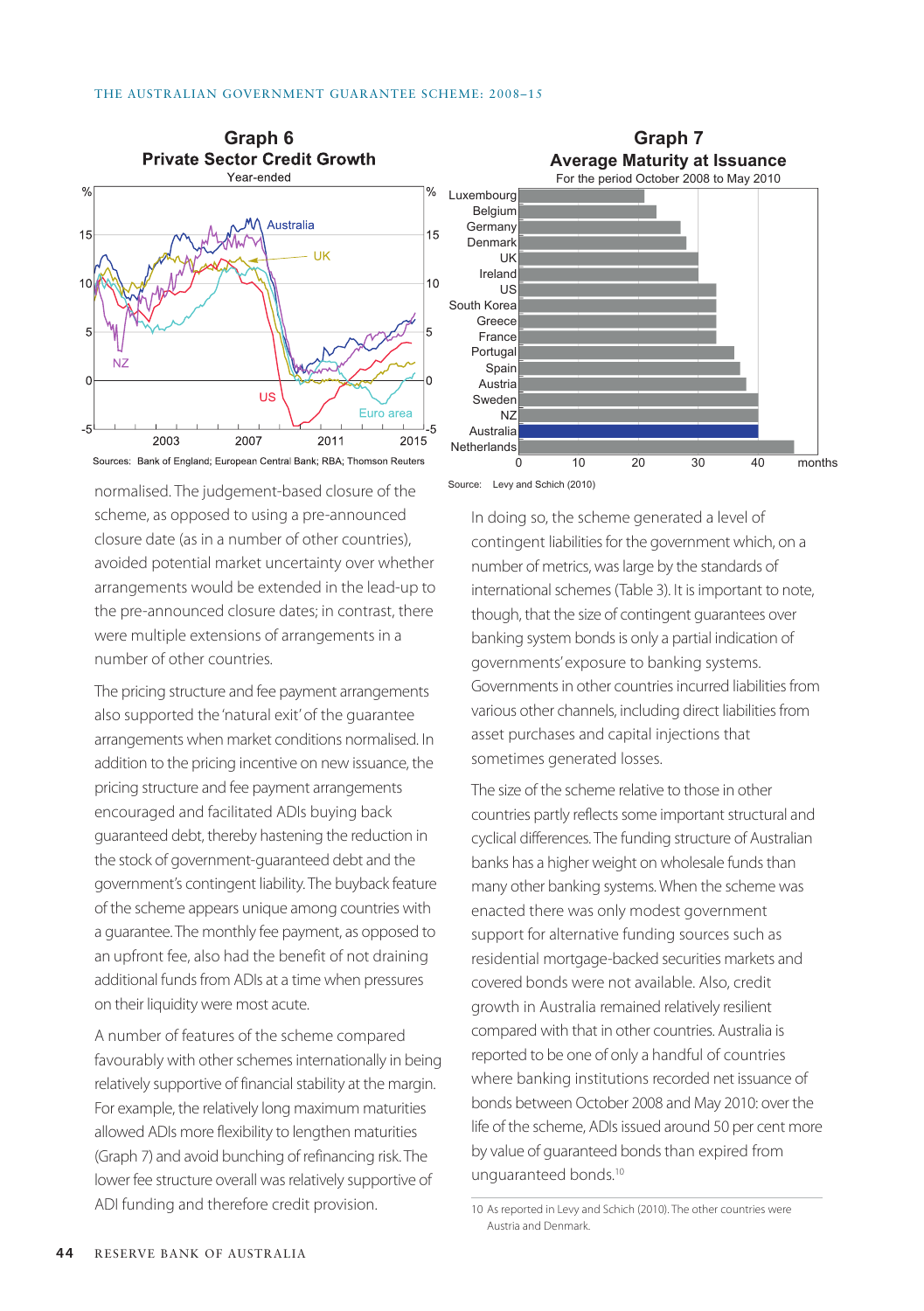#### **Table 3: Guaranteed Bond Issuance**

October 2008 to May 2010

|                      | <b>Total issuance</b> | Per cent of 2010<br>country banking<br>system assets | Per cent of 2010<br>country public<br>sector revenue |
|----------------------|-----------------------|------------------------------------------------------|------------------------------------------------------|
|                      | US\$ billion          |                                                      |                                                      |
| Australia            | 145                   | 6.0                                                  | 54                                                   |
| Denmark              | 43                    | 5.7                                                  | 34                                                   |
| Ireland              | 81                    | 5.2                                                  | 120                                                  |
| New Zealand          | 8                     | 2.8                                                  | 16                                                   |
| Sweden               | 24                    | 2.5                                                  | 16                                                   |
| <b>United States</b> | 328                   | 2.5                                                  | 14                                                   |
| Germany              | 243                   | 2.2                                                  | 26                                                   |
| Austria              | 26                    | 2.0                                                  | 19                                                   |
| United Kingdom       | 195                   | 1.8                                                  | 24                                                   |
| France               | 169                   | 1.8                                                  | 15                                                   |
| Netherlands          | 62                    | 1.7                                                  | 19                                                   |
| Greece               | 11                    | 1.7                                                  | 10                                                   |
| Spain                | 53                    | 1.3                                                  | 15                                                   |
| Portugal             | 6                     | 0.8                                                  | 7                                                    |
| Belgium              | 5                     | 0.4                                                  | 3                                                    |
| Luxembourg           | 1                     | 0.1                                                  | $\overline{4}$                                       |
| South Korea          | 1                     | 0.1                                                  | 1                                                    |

Sources: Helgi Library; Levy and Schich (2010); RBA; World Bank

Despite the large contingent liability, no claims were made against the scheme. Consideration was given to risk in the design of the scheme and monitoring of its use. In a global systemic crisis it was judged preferable to err on the side of supporting the financial system with simple, easy to understand arrangements, than to impose greater control over exposures through features such as limits or institution-specific pricing. This also reflected the assessment that the Australian banking system entered the crisis in sound condition.

There were also a number of safeguards in the scheme and its operation. The rules specified that institutions seeking involvement required Australian Prudential Regulation Authority approval.<sup>11</sup> Foreign branches, which are subject to less Australian supervisory oversight, had a number of restrictions,

such as shorter maturities; total guaranteed liabilities could not exceed 110 per cent of the average daily value of short-term liabilities and deposits in the 30 days prior to the announcement of the scheme; and their guaranteed liabilities could not be used to directly support the foreign branch outside Australia or the obligations of its parent or any related entity. There was close monitoring of exposures and regular reports to the CFR on aspects such as individual bank exposures and foreign branch activities.

# **Conclusion**

The Guarantee Scheme was a significant government intervention taken in late 2008 in response to similar actions by authorities abroad during the global financial crisis. It was closed to new liabilities from the March quarter in 2010, and

<sup>11</sup> See Australian Government (2012) for full scheme rules.